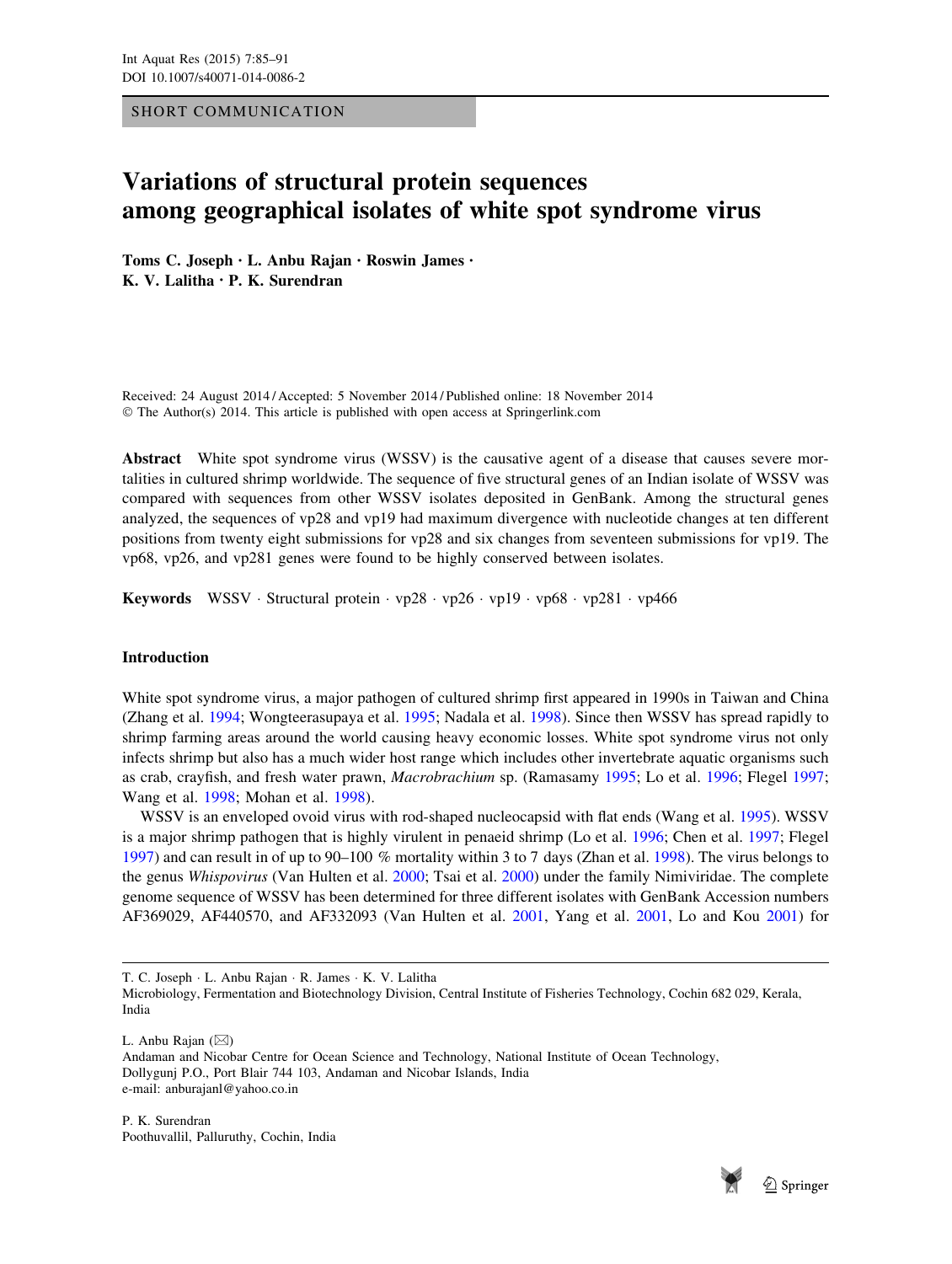viruses isolated from Thailand, Taiwan, and China, respectively. The genome of WSSV is approximately 300 kb in length with 180 putative open reading frames. Most of the open reading frames of WSSV encode certain structural genes. Structural proteins of viruses are classified as envelope and non-envelope proteins. Envelope proteins play a vital role in virus entry assembly and release (Hsiao et al. [1999](#page-5-0); Lin et al. [2000](#page-5-0); Chiu and Chang [2002](#page-5-0)). Neutralization experiments of antibodies against six WSSV envelope proteins (vp28, vp26/ P22, vp466, vp281, vp68, and vp292) revealed that four envelope proteins (vp28, vp466, vp68, and vp281) play major roles in the initial steps of WSSV infection in shrimp (Wu et al. [2005\)](#page-6-0). There is little genetic variation in the structural genes of WSSV from different geographical locations. (Lo et al. [1999](#page-5-0); Moon et al. [2003](#page-5-0); Satish et al. [2004;](#page-5-0) You et al. [2004\)](#page-6-0). In this study, sequences of the genes encoding for six major structural proteins of WSSV from different geographical locations were compared with a WSSV isolate from south India.

# Materials and methods

### Total DNA extraction

Black tiger shrimp (Penaeus monodon) naturally infected with WSSV were obtained from a shrimp farm in Cochin, India. The samples were immediately transferred to sterile polythene bags and transported to the laboratory in ice. On arrival in the laboratory, the total DNA was extracted from pleopods as described previously (Moon et al. [2003](#page-5-0)).

# PCR amplification of structural genes

The viral structural protein genes: vp28, vp26, vp19, vp68, vp281, and vp466 were amplified using six primer pairs (Table [1](#page-2-0)) designed based on the sequences of a Taiwanese isolate of WSSV (Yang et al. [2001\)](#page-6-0). The primers were designed so as to include both the upstream and down stream sequences of the genes to be amplified. The PCR reaction was carried out in a final reaction volume of 50  $\mu$ l containing 0.5  $\mu$ M each of forward and reverse primer, 100 ng of DNA, 200 µM dNTP (MBI Fermentas, USA), 2.5 mM MgSO<sub>4</sub>,  $1 \times Pf u$ buffer, 1.25 U of Pfu DNA polymerase (MBI Fermentas), and remaining autoclaved Millipore water. The amplification was performed in a PTC-150 Mini cycler (MJ Research, USA). The gene amplification conditions were as follows: primary denaturation at 94  $^{\circ}$ C for 5 min, followed by 30 cycles of 94  $^{\circ}$ C for 30 s, 55 °C for 30 s, and 72 °C for 2 min, and final extension at 72 °C for 5 min. The PCR amplified products were analyzed on 1.5 % agarose gel along with DNA molecular weight marker and documented using a gel documentation system (Alpha Imager 1220, Alpha Innotech, USA).

# Cloning of PCR products in pTZ57R/T

An A-overhang was added to the PCR product for cloning into TA vector. The reaction was carried at 72 °C for 45 min in a reaction volume of 30  $\mu$ l containing 26  $\mu$ M dATP, 1 $\times$  Taq buffer, 1.25 units of Taq DNA polymerase (MBI Fermentas), and the PCR product. The A-overhang added PCR product was purified using MinElute Gel purification kit (Qiagen, Germany). InsTA clone PCR cloning kit (MBI Fermentas) was used to clone the PCR product to pTZ57R/T vector. Ligation was set at  $4^{\circ}$ C overnight in a 30 µl reaction volume using 5 U of T4 DNA ligase (MBI Fermentas). Competent E. coli JM109 cells were used as host system for transformation. The transformed cells were incubated at 37  $^{\circ}$ C overnight on LB agar plates containing 40  $\mu$ l of 0.1 M IPTG and 4  $\mu$ l of 20 mg/ml X-gal in order to enhance blue white selection by  $\alpha$ -complementation. Plasmids were isolated from the overnight culture by alkaline lysis method (Sambrook et al. [1989](#page-5-0)).

The recombinant clones having the specific insert in the forward orientation was then sequenced from both directions to get a contiguous sequence in an automated sequencer (ABI prism, model 377, Version 3.0). The nucleotide sequences obtained and the deduced amino acid sequences were analyzed using bioinformatics tools. Sequences were compared with database using BLAST [\(http://www.ncbi.nlm.nih.gov/BLAST\)](http://www.ncbi.nlm.nih.gov/BLAST) blastn and blastp (Altschul et al. [1990\)](#page-5-0).

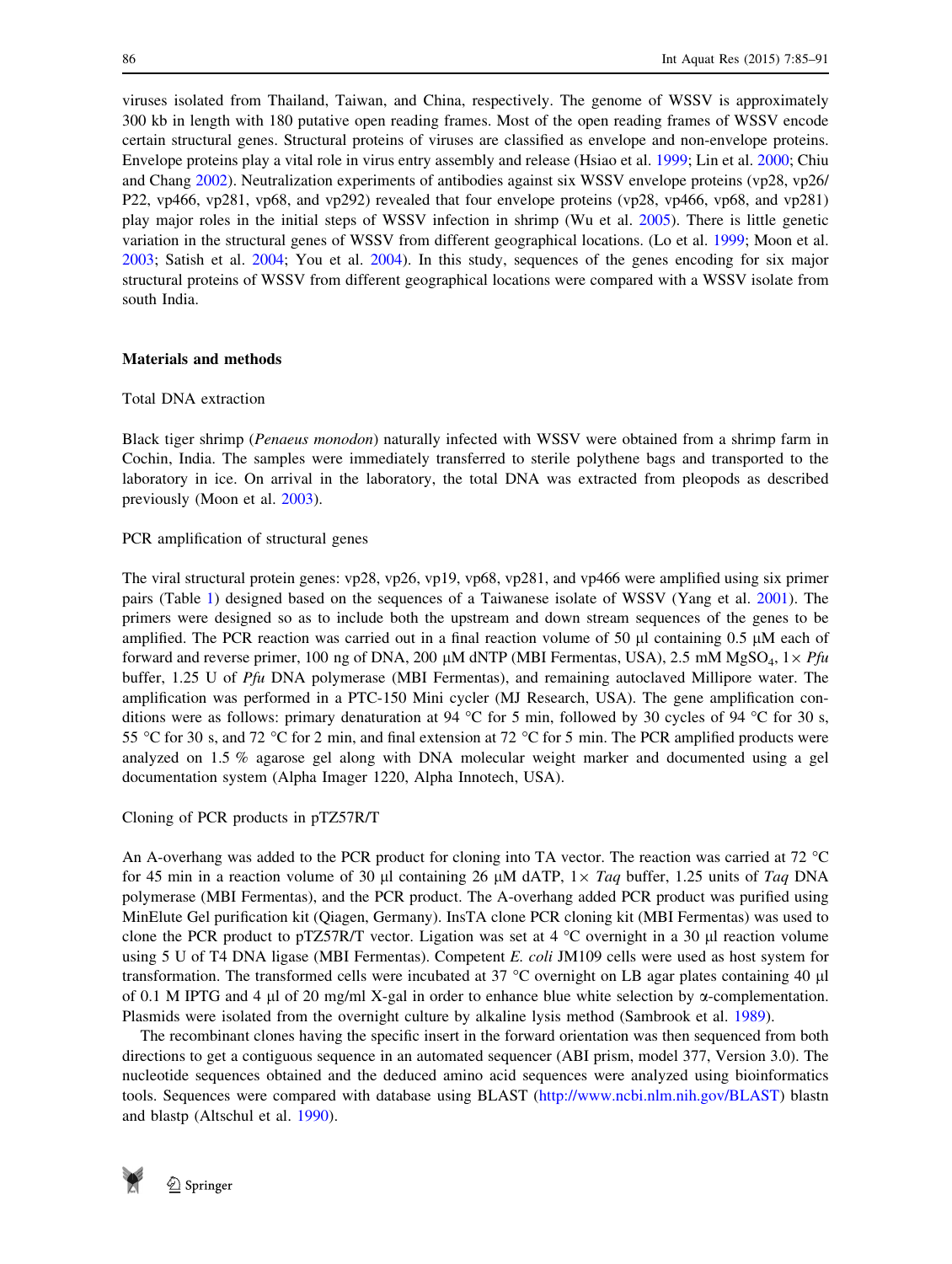| Sl. No.                  | Gene  | Sequence $(5'–3')$                | Product size (bp) |
|--------------------------|-------|-----------------------------------|-------------------|
|                          | vp28  | F-5'TTCACGAGGTTGTCATCACC3'        | 799               |
|                          |       | R-5'TGGTATAAATTTCCTCAATTGTTTT3'   |                   |
| $\mathcal{L}$            | vp26  | F-5'TGGATCCAACCAACACGTAA3'        | 713               |
|                          |       | R-5'CTTGTATTTTTATTCAAACAAAACCTT3' |                   |
| $\mathcal{F}$            | vp19  | F-5'GGTGTCCTGACAAAAACCGTA3'       | 477               |
|                          |       | R-5'TTGTCCCTGATGTTGTGTTTTC3'      |                   |
| $\overline{4}$           | vp68  | F-5'AACACTTCTGGGTGAAACCTA3'       | 323               |
|                          |       | R-5'TCGGACAAATAAAAGAATTGGAA3'     |                   |
| $\overline{\phantom{1}}$ | vp281 | F-5'AGAAACCCAAGGAAGGGTTG3'        | 927               |
|                          |       | R-5'TTTGTTTGCAACACCCTTTT3'        |                   |
| 6                        | vp466 | F-5'TCAAGACCAGTACACGTAATTTGAT3'   | 1471              |
|                          |       | R-5' TGATGTCTGAGCCATTTTTATTATG3'  |                   |

<span id="page-2-0"></span>Table 1 Primers used for amplification of WSSV structural genes

#### Results and discussion

Six envelope protein genes of WSSV: vp28, vp26, vp19 vp68, vp281, and vp466 on PCR amplification and sequence analysis revealed genes of expected size 615, 615, 366, 207, 846, and 1401 bp, respectively. These sequences were submitted to the GenBank with the assigned accession numbers EF534254, EF534253, EU012447, EF534252, EF534251, and EF534255, respectively. The gene sequences were compared with reported nucleotide and amino acid sequences (Tables [2,](#page-3-0) [3](#page-3-0), [4,](#page-3-0) [5](#page-4-0), [6,](#page-4-0) [7](#page-4-0)). The nucleotide sequence of vp28 was compared with twenty eight GenBank sequences from various geographical locations (Table [2\)](#page-3-0). Only one sequence reported from India (Accession No.DQ013883) had 100 % homology with the WSSV isolate reported in this study. There was an  $A \rightarrow G$  nucleotide substitution at position 125 for all the other reported sequences, which translated into a substitution of aspartic acid for glycine. The nucleotide change at position 125 was present only in two WSSV isolates from India including the isolate reported in this paper indicating that this mutation is restricted to India. A Chinese isolate (Accession No.AY682926) and a Korean isolate (Accession No. AF380842) had a nucleotide substitution at position 234 and 444, respectively, from  $T \rightarrow C$ both of which did not translate to change of amino acid. Two sequences from China (AF502435 and AY249434) had an additional mutation at nucleotide position 119 from  $G \rightarrow A$  which translated into an amino acid substitution from arginine to histidine. A Thailand isolate (Accession No. EF194079), a Chinese isolate (Accession No. DQ979320), and an Indian isolate (Accession No. AY422228) had three nucleotide substitutions including that at position 125. The Thailand isolate had nucleotide substitution at position 113 from  $T \rightarrow A$  and at 434 from  $T \rightarrow C$  which translated into change of amino acid from valine to glutamic acid and leucine to proline, respectively. The Chinese isolate had  $T \rightarrow C$  nucleotide substitutions at positions 306 and 536 with change of amino acid from valine at both positions to proline and alanine, respectively. The Indian isolate had substitutions from  $T \rightarrow C$  at positions 483 and 485 with change of amino acid from phenylalanine to serine in the first position, while the second position was conserved. There was nucleotide substitutions at ten different positions with the isolates studied, seven of which translated to a change of amino acid.

The nucleotide sequence of the gene encoding for envelope protein vp26 was compared with 16 reported sequences and it was revealed that there was 100 % similarity with fourteen of the reported sequences (Table [3](#page-3-0)). The  $G \rightarrow A$  nucleotide substitution at the nucleotide position 575 for the Chinese isolate (Accession No. AY220746) resulted in a change of amino acid from arginine to lysine, while a nucleotide change for the Vietnamese isolate (Accession No. AJ551446) at nucleotide position 345 from  $T \rightarrow C$  was conserved and did not translate to change of amino acid. The vp26 gene was found to be highly conserved among isolates from different geographical locations with just two nucleotide variations from the sixteen isolates compared.

The vp19 sequence was compared with seventeen reported sequences, and it was found that there was 100 % sequence similarity with four WSSV isolates reported from India (DQ681071), Vietnam (AY160771),

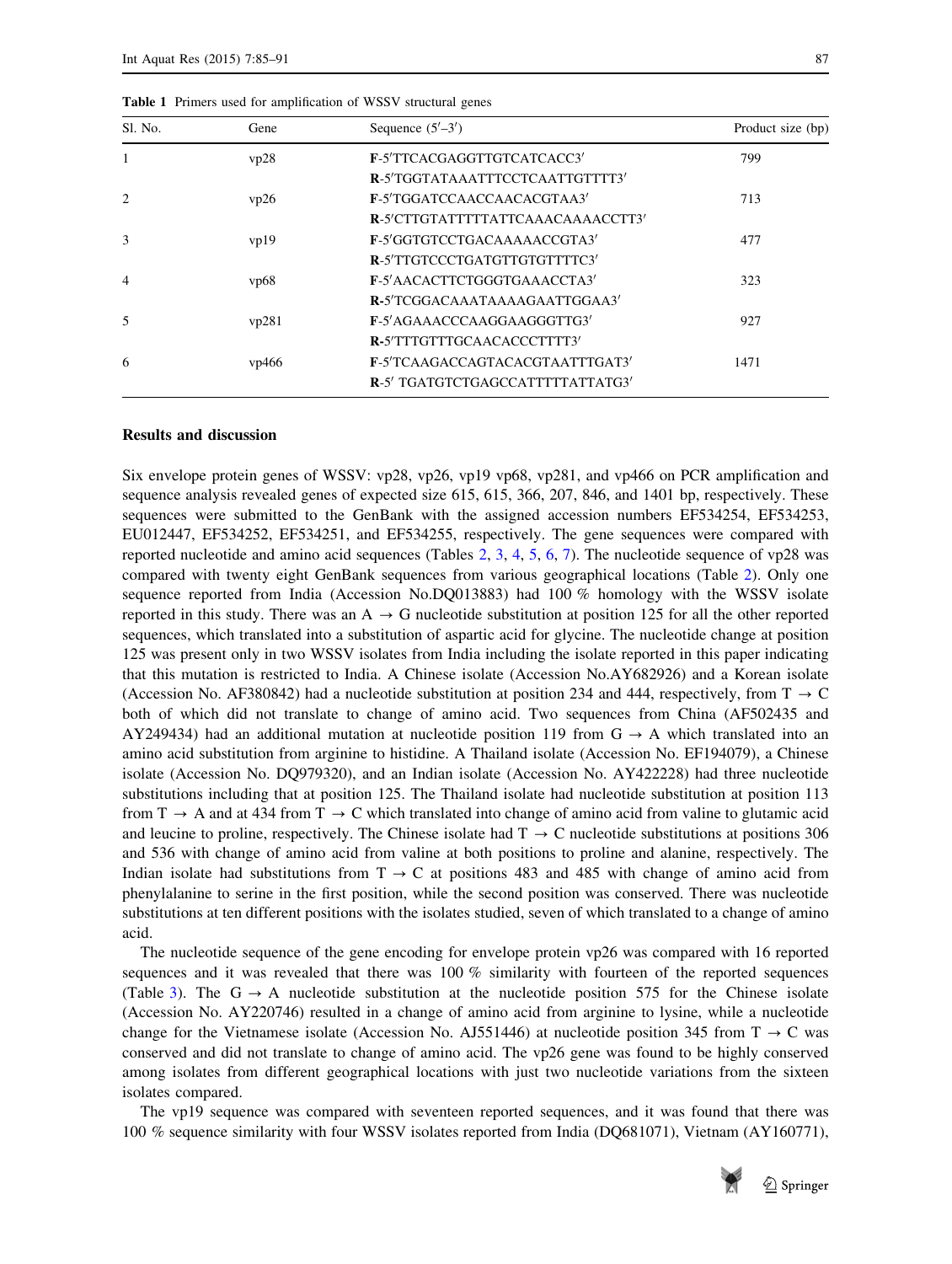| Accession nos.                                                                                                                                                                                                                                         | Position of<br>mutation | Base<br>substitution | Change in<br>amino acid |
|--------------------------------------------------------------------------------------------------------------------------------------------------------------------------------------------------------------------------------------------------------|-------------------------|----------------------|-------------------------|
| DQ013883                                                                                                                                                                                                                                               | Nil                     | Nil                  | Nil                     |
| DO902658, DO681069, DO098011, AY324881, AF332093 <sup>a</sup> , AF272979, AY249443,<br>AY249442, AY249441, AY249440, AF227911, AJ551447, DQ013882, DQ013881,<br>DQ007315, AF369029 <sup>a</sup> , AY168644, AF440570 <sup>a</sup> , AF173993, AY873785 | 125                     | $A \rightarrow G$    | $D \rightarrow G$       |
| AF380842                                                                                                                                                                                                                                               | 125                     | $A \rightarrow G$    | $D \rightarrow G$       |
|                                                                                                                                                                                                                                                        | 444                     | $T \rightarrow C$    | Nil                     |
| AF502435, AY249434                                                                                                                                                                                                                                     | 125                     | $A \rightarrow G$    | $D \rightarrow G$       |
|                                                                                                                                                                                                                                                        | 119                     | $G \rightarrow A$    | $R \rightarrow H$       |
| AY682926                                                                                                                                                                                                                                               | 125                     | $A \rightarrow G$    | $D \rightarrow G$       |
|                                                                                                                                                                                                                                                        | 234                     | $T \rightarrow C$    | Nil                     |
| EF194079                                                                                                                                                                                                                                               | 125                     | $A \rightarrow G$    | $D \rightarrow G$       |
|                                                                                                                                                                                                                                                        | 113                     | $T \rightarrow A$    | $V \rightarrow E$       |
|                                                                                                                                                                                                                                                        | 434                     | $T \rightarrow C$    | $L \rightarrow P$       |
| DQ979320                                                                                                                                                                                                                                               | 125                     | $A \rightarrow G$    | $D \rightarrow G$       |
|                                                                                                                                                                                                                                                        | 306                     | $T \rightarrow C$    | $V \rightarrow P$       |
|                                                                                                                                                                                                                                                        | 536                     | $T \rightarrow C$    | $V \rightarrow A$       |
| AY422228                                                                                                                                                                                                                                               | 125                     | $A \rightarrow G$    | $D \rightarrow G$       |
|                                                                                                                                                                                                                                                        | 483                     | $T \rightarrow C$    | $F \rightarrow S$       |
|                                                                                                                                                                                                                                                        | 485                     | $T \rightarrow C$    | Nil                     |

<span id="page-3-0"></span>Table 2 Nucleotide and amino acid substitution in vp28 gene

<sup>a</sup> Complete genome sequence of WSSV

# Table 3 Changes in vp26 gene sequence in GenBank

| Accession nos.                                                                                                                                                                             | Position of<br>mutation | Base<br>substitution | Change in<br>amino acid |
|--------------------------------------------------------------------------------------------------------------------------------------------------------------------------------------------|-------------------------|----------------------|-------------------------|
| AF308164, AF332093 <sup>a</sup> , AF272980, AY249439, AY249438, AY249437,<br>AY249436, AY249435, AY422230, AF380841, AF369029 <sup>a</sup> , AF440570 <sup>a</sup> ,<br>AF173992, DO681070 | Nil                     | Nil                  | Nil                     |
| AY220746                                                                                                                                                                                   | 575                     | $G \rightarrow A$    | $R \rightarrow K$       |
| AJ551446                                                                                                                                                                                   | 345                     | $T \rightarrow C$    | Nil                     |

<sup>a</sup> Complete genome sequence of WSSV

# Table 4 Changes in vp19 gene sequence in GenBank

| Accession nos.                                                                    | Position of<br>mutation | Base<br>substitution | Change in<br>amino acid |
|-----------------------------------------------------------------------------------|-------------------------|----------------------|-------------------------|
| DO681071, AY160771, AF440570 <sup>a</sup> , AJ937860                              | Nil                     | Nil                  | Nil                     |
| AY316119, AY873786                                                                | 57                      | $T \rightarrow C$    | Nil                     |
| AF332093 <sup>a</sup> , AF402997                                                  | 196                     | $C \rightarrow T$    | $P \rightarrow S$       |
| AY249448, AY249447, Ay249446, AY248445, AY249444, AY220744, AF369029 <sup>a</sup> | 218                     | $T \rightarrow A$    | $V \rightarrow D$       |
| AY422227                                                                          | 25                      | $T \rightarrow C$    | $S \rightarrow P$       |
|                                                                                   | 44                      | $T \rightarrow C$    | $V \rightarrow A$       |
| DO902655                                                                          | 25                      | $T \rightarrow C$    | $S \rightarrow P$       |
|                                                                                   | 44                      | $T \rightarrow C$    | $V \rightarrow A$       |
|                                                                                   | 287                     | $C \rightarrow T$    | $T \rightarrow M$       |

<sup>a</sup> Complete genome sequence of WSSV

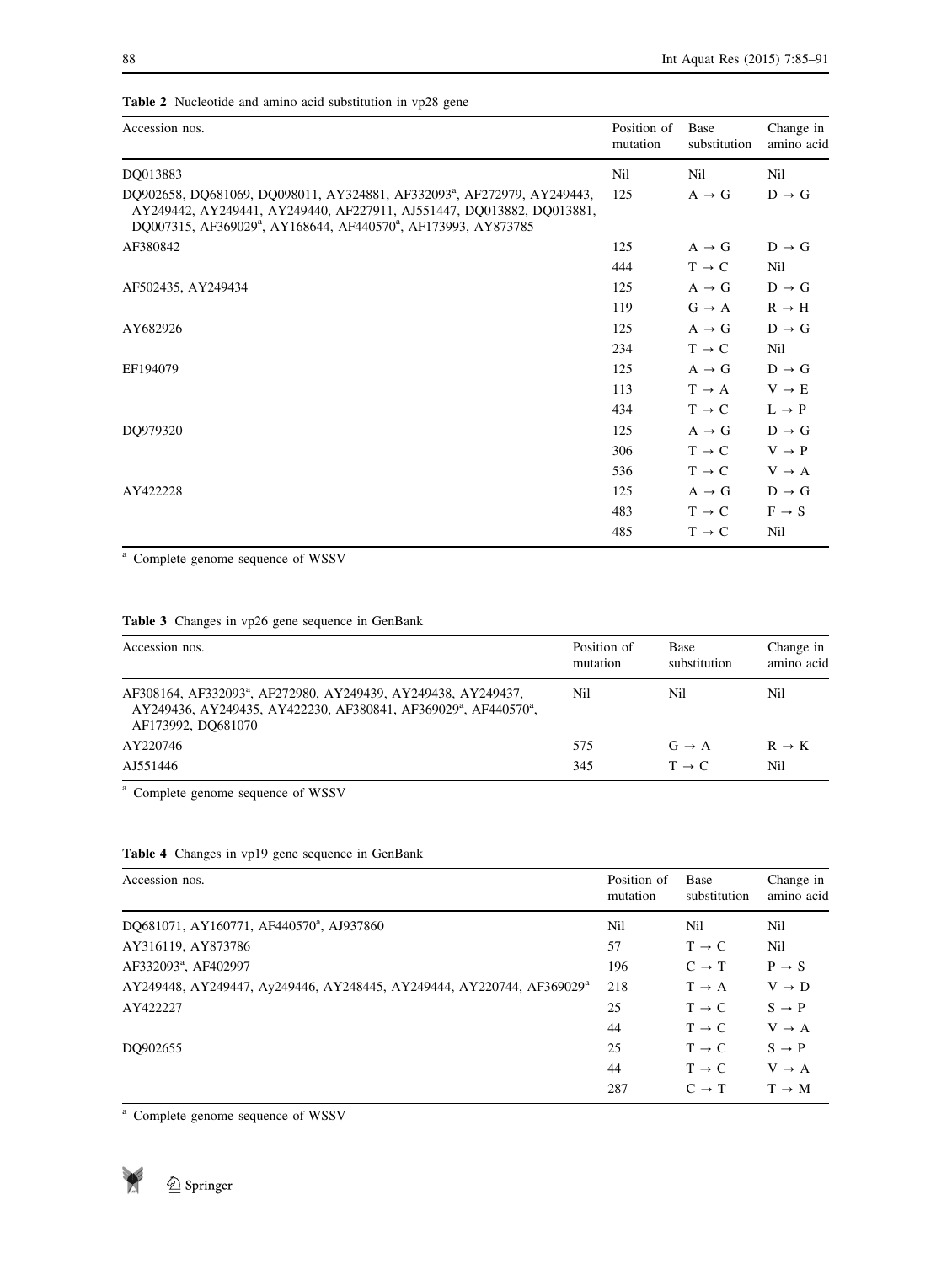#### <span id="page-4-0"></span>Table 5 Changes in vp68 gene sequence in GenBank

| Accession nos.                                                                    | Position of mutation | Base substitution | Change in amino acid |
|-----------------------------------------------------------------------------------|----------------------|-------------------|----------------------|
| AF332093 <sup>a</sup> , AF369029 <sup>a</sup> , AF440570 <sup>a</sup> , AF4114664 | Nil                  | Nil               | Nil                  |

|  | Table 6 Changes in vp281 gene sequence in GenBank |  |  |  |  |  |  |  |
|--|---------------------------------------------------|--|--|--|--|--|--|--|
|--|---------------------------------------------------|--|--|--|--|--|--|--|

| Accession nos.                                                                   | Position of mutation | Base substitution | Change in amino acid |
|----------------------------------------------------------------------------------|----------------------|-------------------|----------------------|
| AF332093 <sup>a</sup> , AF369029 <sup>a</sup> , AF440570 <sup>a</sup> , AF411634 | 807                  | $A \rightarrow T$ | Nil                  |
| DO979321                                                                         | 807                  | $A \rightarrow T$ | Nil                  |
|                                                                                  | 841                  | $C \rightarrow A$ | $P \rightarrow T$    |
| AY517490                                                                         | 807                  | $A \rightarrow T$ | Nil                  |
|                                                                                  | 843                  | $G \rightarrow A$ | Nil                  |
|                                                                                  |                      |                   |                      |

Table 7 Changes in vp466 gene sequence in GenBank

| Accession nos.                                           | Position of mutation | Base substitution | Change in amino acid |
|----------------------------------------------------------|----------------------|-------------------|----------------------|
| AF332093 <sup>a</sup> , AF440570 <sup>a</sup> , AF395545 | Nil                  | Nil               | Nil                  |
| AF369029 <sup>a</sup>                                    | 1212                 | $A \rightarrow T$ | $K \rightarrow N$    |

<sup>a</sup> Complete genome sequence of WSSV

Taiwan (AF440570), and Mexico (AJ937860) (Table [4\)](#page-3-0). Point mutations:  $T \rightarrow C$ ,  $T \rightarrow A$  and  $C \rightarrow T$  were found at six different nucleotide positions with 13 reported sequences. To ascertain whether the variation at nucleotide level resulted in change in at amino acid level, the protein sequences of vp19 gene were also compared. The T  $\rightarrow$  C point mutation at position 57 (Accession No. AY316119 and AY873786) did not result in change in amino acid while a  $C \rightarrow T$  mutation at position 196 (Accession No. AF332093 and AF402997) resulted in change amino acid from proline to serine. A  $T \rightarrow A$  mutation at position 218 (Accession No. AY249444 to AY249448 and AF369029) had a change in amino acid from valine to aspartic acid. Two reported sequences from India, (Accession Nos. AY422227 and DQ902655), gave a T  $\rightarrow$  C mutation at nucleotide positions 25 and 44 that translated into change of amino acids; serine to proline and valine to alanine, respectively. The WSSV isolate with Accession No. DQ902655 had a  $C \rightarrow T$  extra substitution at position 287 other than at nucleotide positions 25 and 44 that translated into methionine, a change in the amino acid from threonine.

The vp68 sequence was 100 % similar with the four reported sequences (Table 5). Comparison of vp281 sequence with six published sequences revealed  $A \rightarrow T$ ,  $C \rightarrow A$ , and  $G \rightarrow A$  mutations at three different nucleotide positions (Table 6). The  $A \rightarrow T$  mutation at nucleotide position 807 present in all the reported sequences did not translate into change of amino acid. While the  $C \rightarrow T$  mutation at position 841 (Accession No. DQ979321) translated into change in amino acid from proline to threonine. The  $G \rightarrow A$  mutation at position 843 (Accession No. AY517490) did not translate into change of amino acid. Three reported nucleotide sequence of vp466 had 100 % homology with the sequence reported in the present study (Table 7). There was an  $A \rightarrow T$  nucleotide substitution at position 1212 for a Thailand isolate, which translated into a substitution of lysine to arginine.

In the present study, the sequences of six envelope proteins were compared with reported sequences of WSSV isolates. A common ancestor for the virus isolate could not be designated as there was variation in sequence with one envelope protein or other. The vp26 gene of the Taiwanese, Thailand, Chinese, and Korean isolates were identical at both nucleotide and amino acid levels, while the vp28 gene was 99 % identical at nucleotide level and 100 % identical at amino acid level (Moon et al. [2003](#page-5-0)). Sequence of five WSSV structural proteins (vp15, 19, 24, 26, and 28) from 5 different geographical WSSV isolates when compared with four WSSV isolates reported showed that the sequence of each gene were identical among the 9 isolates with the exception of vp28 gene of a Korean isolate with 1 base change from that of other WSSV isolates. However, this base change did not result in change of amino acid sequence (You et al. [2004](#page-6-0)). The extent of

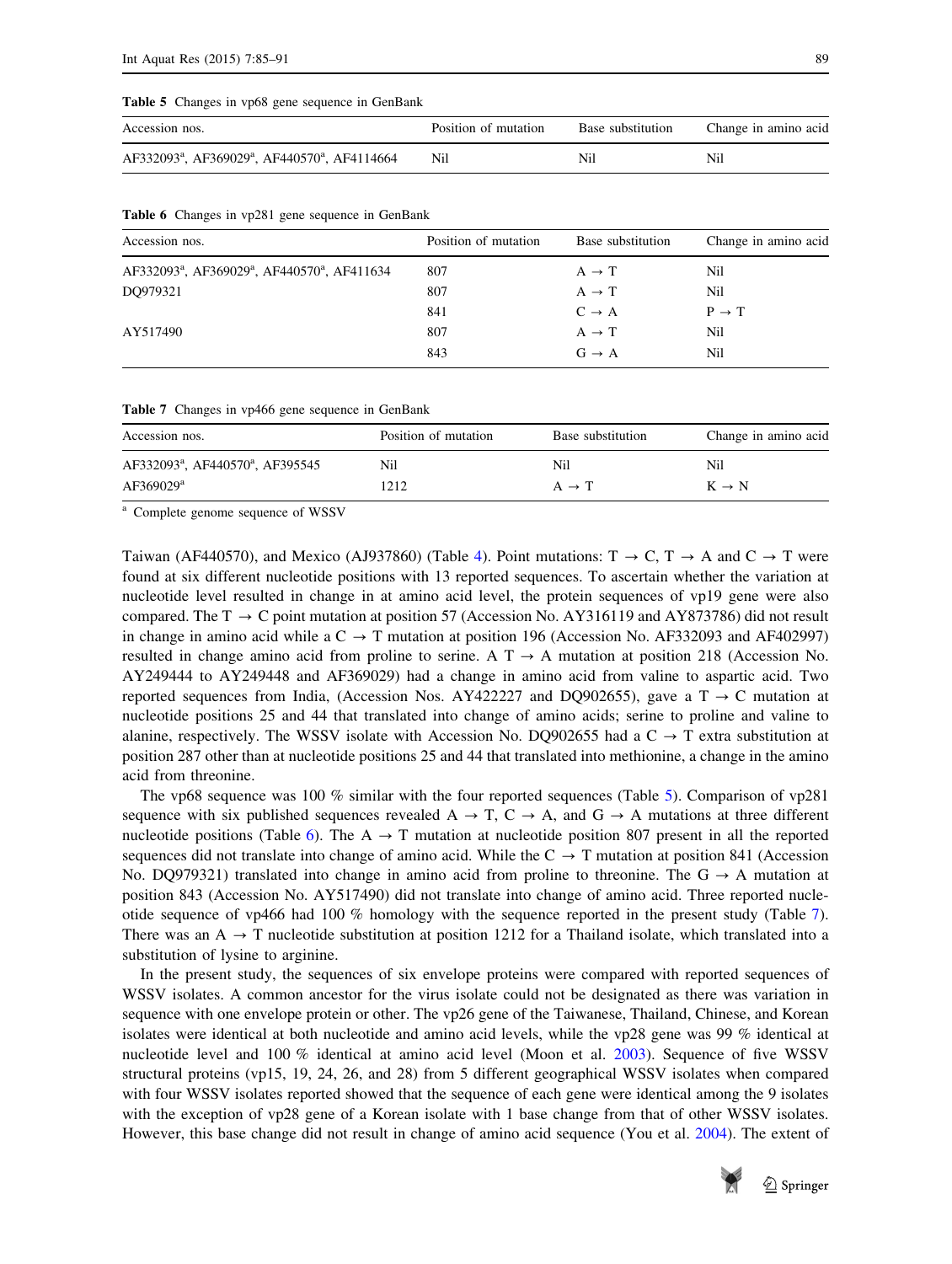<span id="page-5-0"></span>sequence variation among the isolates suggests that newer strains of WSSV are evolving that may have variations in their virulence potential. Chang et al. 2002 attributed the point mutations in the envelope proteins to the non-infectious nature of the virus isolate.

Highly conserved DNA and amino acid sequence of the structural proteins of WSSV provide the basis for the development of sensitive nucleic acid and antibody-based detection methodology for WSSV (You et al. [2004](#page-6-0)). Many PCR and protein-based diagnostic tests target the envelop proteins. However, variations in sequence of envelop proteins may result in false negative results. Recombinant vp28 and vp19 were found to have potential for use as injected vaccine or oral vaccine (Witteveldt et al. [2004](#page-6-0)). The variations at nucleotide and amino acid in the structural genes can result in difference in the protection offered by these proteins when used as vaccines. Hence further studies need to be done to ascertain the efficacy of these proteins in providing protection against the virus.

Author contribution Research concept and the experiments were performed by TCJ, LAR and RJ. KVL and PKS analyzed the data and reviewed the manuscript. All authors approved the final manuscript.

Acknowledgments Authors are grateful to the Director, Central Institute of Fisheries Technology (CIFT), Cochin for providing the necessary facilities to carry out this research work and Indian Council for Agricultural Research, New Delhi, India for financial assistance.

Conflict of interest The authors declare that they have no conflict of interest in the publication.

Open Access This article is distributed under the terms of the Creative Commons Attribution License which permits any use, distribution, and reproduction in any medium, provided the original author(s) and the source are credited.

# References

- Altschul SF, Gish W, Miller W, Myersand EW, Lipman DJ (1990) Basic local alignment search tool. J Mol Biol 215:403–410 Chang YS, Lo CF, Peng SE, Liu KF, Wang CH, Kou GH (2002) White spot syndrome virus (WSSV) PCR-positive Artemia cysts yield PCR-negative nauplii that fail to transmit WSSV when fed to shrimp post larvae. Dis Aquat Org 49:1–10
- Chen XF, Chen C, Wu DH, Huai H, Chi XC (1997) A new baculovirus of cultured shrimp. Sci China Ser C 40:630–635
- Chiu WL, Chang W (2002) Vaccinia virus J1R protein: a viral membrane protein that is essential for virion morphogenesis. J Virol 756:9575–9587
- Flegel TW (1997) Major viral diseases of black tiger prawn (Penaeus monodon) in Thailand. World J Microbiol Biotechnol 13:433–442
- Hsiao JC, Chung CS, Chang W (1999) Vaccinia virus envelope D8L protein binds to cell surface chondroitin sulfate and mediates the adsorption of intracellular mature virions to cell. J Virol 73:8750–8761
- Huang CH, Zhang XB, Lin QS, Xu X, Hu ZH, Hew CL (2002) Proteomic analysis of shrimp white spot syndrome viral proteins and characterization of a novel envelope protein vp466. Mol Cell Proteomics 1:223–231
- Lin CL, Chung CS, Heine HG, Chang W (2000) Vaccinia virus envelope protein H3L protein binds to cell surface heparin sulfate and is important for intracellular mature virion morphogenesis and virus infection in vitro and in vivo. J Virol 74:3353–3365
- Lo CF, Kou GH (2001) Shrimp white spot syndrome virus, complete genome. GenBank, gi: 19481591, AF440570.1, 26-OCT-2001
- Lo CF, Ho CH, Peng SE, Chen CH, Hsu HC, Chiu YL, Chang CF, Liu KF, Su MS, Wang CH, Kou GH (1996) Whitespot syndrome baculovirus (WSBV) detected in cultured and captured shrimp arthropods. Dis Aquat Org 27:215–226
- Lo CF, Hsu HC, Tsai MF, Ho CH, Peng SE, Kou GH, Lightner DV (1999) Specific genomic DNA fragment analysis of different geographical clinical samples of shrimp white spot syndrome virus. Dis Aquat Org 35:175–185
- Mohan CV, Shanker KM, Kulkarni S, Sudha PM (1998) Histopathology of cultured shrimp showing gross signs of yellow head syndrome and white spot syndrome during 1994 Indian epizootics. Dis Aquat Org 34:9–12
- Moon CH, Do JW, Cha SJ, Yoon WJ, Kim SB, Ko MS, Park MA, Kim JW, Sohn SK, Lee JH, Park JW (2003) Highly conserved sequences of three major virion proteins of Korean isolates of white spot syndrome virus (WSSV). Dis Aquat Org 53:11–13
- Nadala ECB, Tapay LM, Loh PC (1998) Characterization of a non-occluded baculovirus-like agent pathogenic to penaeid shrimp. Dis Aquat Org 33:221–229
- Ramasamy P (1995) Diseases of shrimp in aquaculture systems; diagnosis and therapeutic measures. Vanitha Publications (Eds.), Madras, pp 1–99
- Sambrook J, Fritsch EF, Maniatis T (1989) Molecular cloning: a laboratory manual, 2nd edn. Cold Spring Harbor Laboratory Press, Cold Spring Harbor
- Satish S, Musthaq S, Sahul Hameed AS, Narayanan RB (2004) Production of recombinant structural proteins from the Indian WSSV isolate. Aquaculture 242:69–80
- Tsai MF, Yu HT, Tzeng HF, Leu JH, Chou CM, Huang CJ, Wang CH, Lin JY, Kou GH, Lo CF (2000) Identification and characterization of a shrimp white spot syndrome virus (WSSV) gene that encodes a novel chimeric polypeptide of cellulartype thymidine kinase and thymidylate kinase. Virology 277:100–110